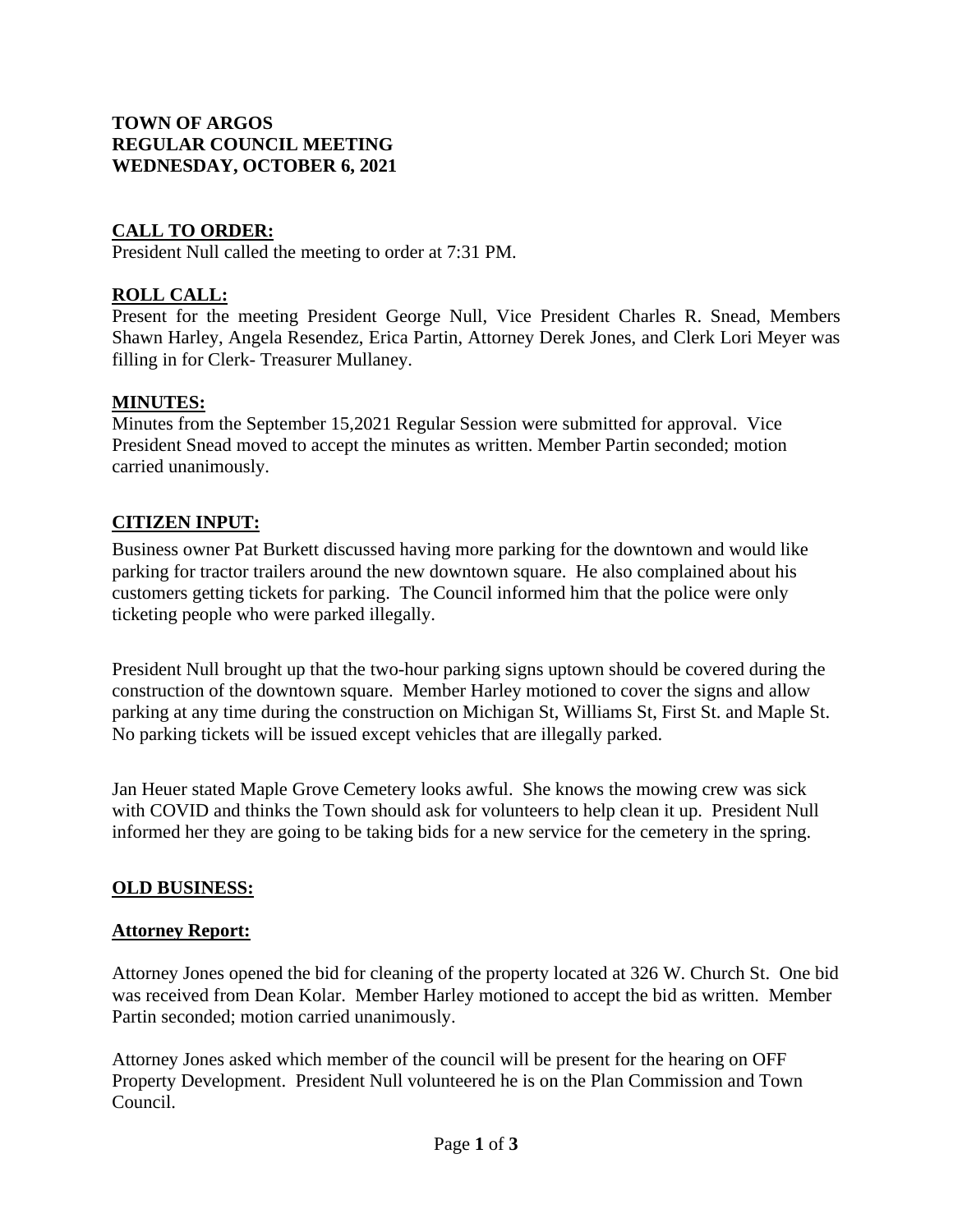Attorney Jones then stated the House of Graber filing as a sovereign citizen, filed a lien on the town's EMS building and the Marshall County Jail for Assistant Chief Rudd's participation in arresting his son who had an outstanding warrant. Attorney Jones stated the attorney for Marshall County is filing a counter suite to remove the lien. Attorney Jones asked if the Council would like him to join Marshall County in filing against the House of Graber and get the lien removed? Vice President Snead motioned to join with Marshall County to get the lien removed. Member Partin seconded. Motion carried unanimously.

Attorney Jones then presented Resolution 2021-10 to sell property to INDOT and change the deed to reflect the Town of Argos ownership of the EMS Building. Member Harley motioned to accept resolution as written. President Null seconded; motion carried unanimously.

Attorney Jones and Chuck DeWitt then gave an update to the council on the BZA meeting to get a variance to build the two new buildings. Both variances were granted.

Attorney Jones stated there is a court date set for the OFF-Property Development litigation on October 28, 2021. He fully expects a ruling shortly after.

With no more business to present, Vice President Snead motioned to accept the attorney's report. Member Harley seconded; motioned carried unanimously.

### **Other Old Business**:

None

# *NEW Business:*

### **Ordinance 2021-13 Budget 2022-.**

President Null explained the ordinance presented had its first reading at the last meeting. Member Harley motioned to suspend the rules and accept Ordinance 2021-13 as written. On the 2<sup>nd</sup> and 3<sup>rd</sup> readings. Member Resendez seconded; motion carried 4 to 1 with President Null abstaining due to being on the Argos Fire Department.

### **Resolution 2021-09-**

Member Partin motioned to accept Resolution 2021-09 as written. Vice President Snead seconded: motion carried unanimously.

### **Quotes for New Timeclock Software:**

After review of both quotes Member Harley motioned to accept the quote from Ascentis Corp. for new software. Vice President Snead seconded; motion carried unanimously.

### **Other New Business:**

None